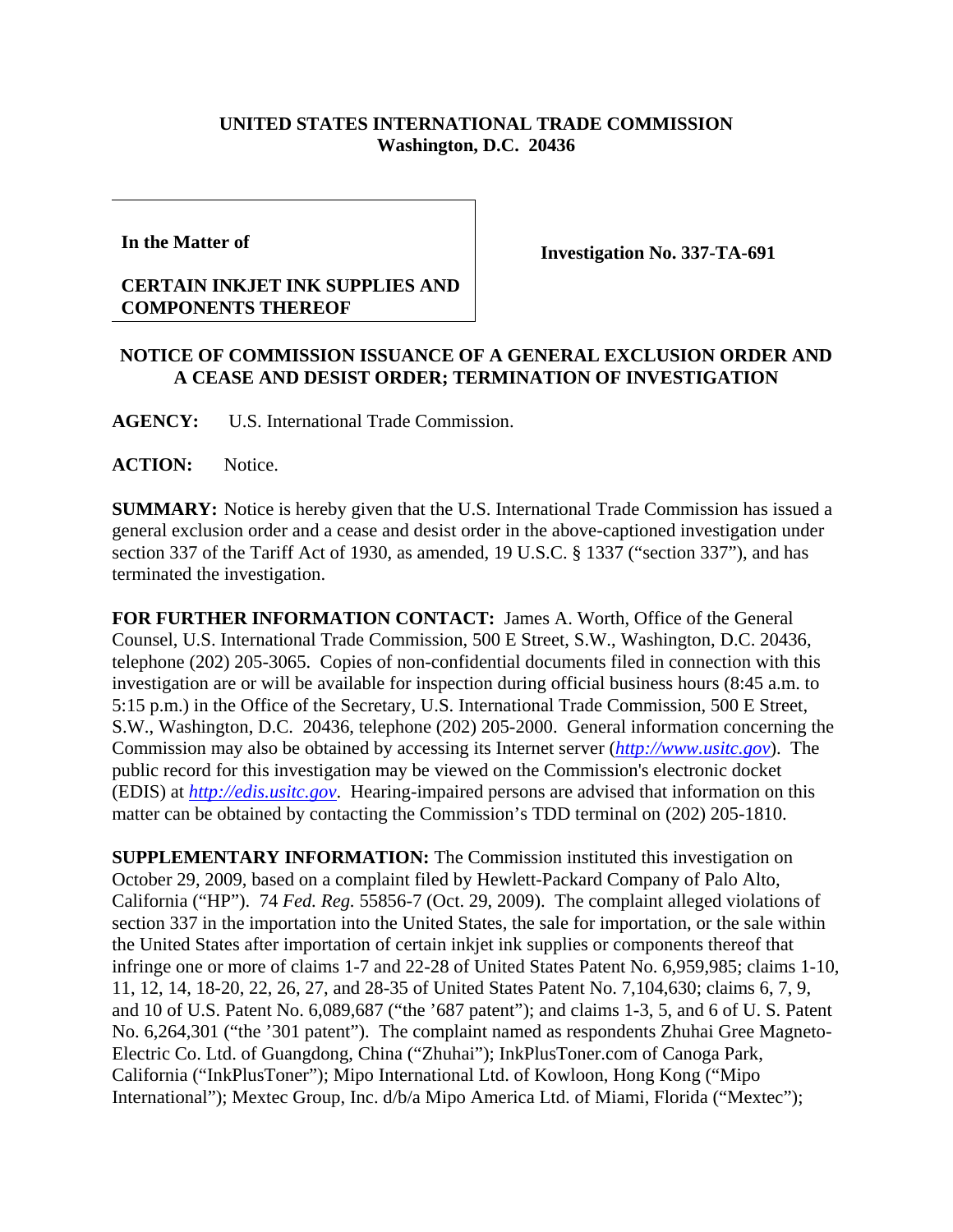Shanghai Angel Printer Supplies Co. Ltd. of Shanghai, China ("Shanghai Angel"); SmartOne Services LLC d/b/a InkForSale.net of Hayward, California ("Smart One"); Shenzhen Print Media Co., Ltd. of Shenzhen, China ("Shenzhen Print Media"); Comptree Ink d/b/a Meritline, ABCInk, EZ Label, and CDR DVDR Media of City of Industry, California ("Comptree"); Zhuhai National Resources & Jingjie Imaging Products Co., Ltd. of Guangdong, China ("Zhuhai National"); Tatrix International of Guangdong, China ("Tatrix); and Ourway Image Co., of Guangdong China ("Ourway").

Seven respondents, Mipo International, Mextec, Shanghai Angel, Shenzhen Print Media, Zhuhai National, Tatrix, and Ourway (collectively, "Defaulting Respondents"), failed to answer the Complaint and Notice of Investigation. The ALJ granted default determinations against the Defaulting Respondents (Order No. 9), and the Commission determined not to review the order. See Notice of Commission Determination Not to Review an Initial Determination Finding Seven Respondents in Default (February 17, 2010). Three respondents, Comptree, InkPlusToner, and SmartOne, reached settlement agreements with HP and were terminated from the investigation (Order Nos. 11, 13, and 14), and the Commission determined not to review those orders. One respondent, Zhuhai was terminated from the investigation on the basis of a consent order (Order No. 12), and the Commission determined not to review that order.

On May 7, 2010, HP moved for summary determination that a domestic industry exists and that the Defaulting Respondents have violated section 337. The ALJ granted HP's motion and issued his final ID (Order No. 18) on August 30, 2010, finding substantial, reliable and probative evidence of violation by the Defaulting Respondents with respect to claims 6 and 9 of the '687 patent and claims 1, 5, and 6 of the '301 patent. The ID included the ALJ's recommended determination ("RD") on remedy and bonding. The ALJ recommended that in the event the Commission finds a violation of section 337, the Commission should issue a general exclusion order and a cease and desist order directed to domestic respondent Mextec. The ALJ also recommended that the Commission set a bond of 100 percent for products imported during the period of Presidential review.

On October 7, 2010, the Commission issued notice of its determination not to review the final ID, and to solicit submissions on remedy, the public interest, and bonding. On October 28, 2010, HP and the Commission investigative attorney filed submissions with respect thereto. After reviewing the relevant portions of the record, the Commission has determined to issue a general exclusion order with respect to claims 6 and 9 of the '687 patent and claims 1, 5, and 6 of the '301 patent, and a cease and desist order against Mextec with respect to the same claims.